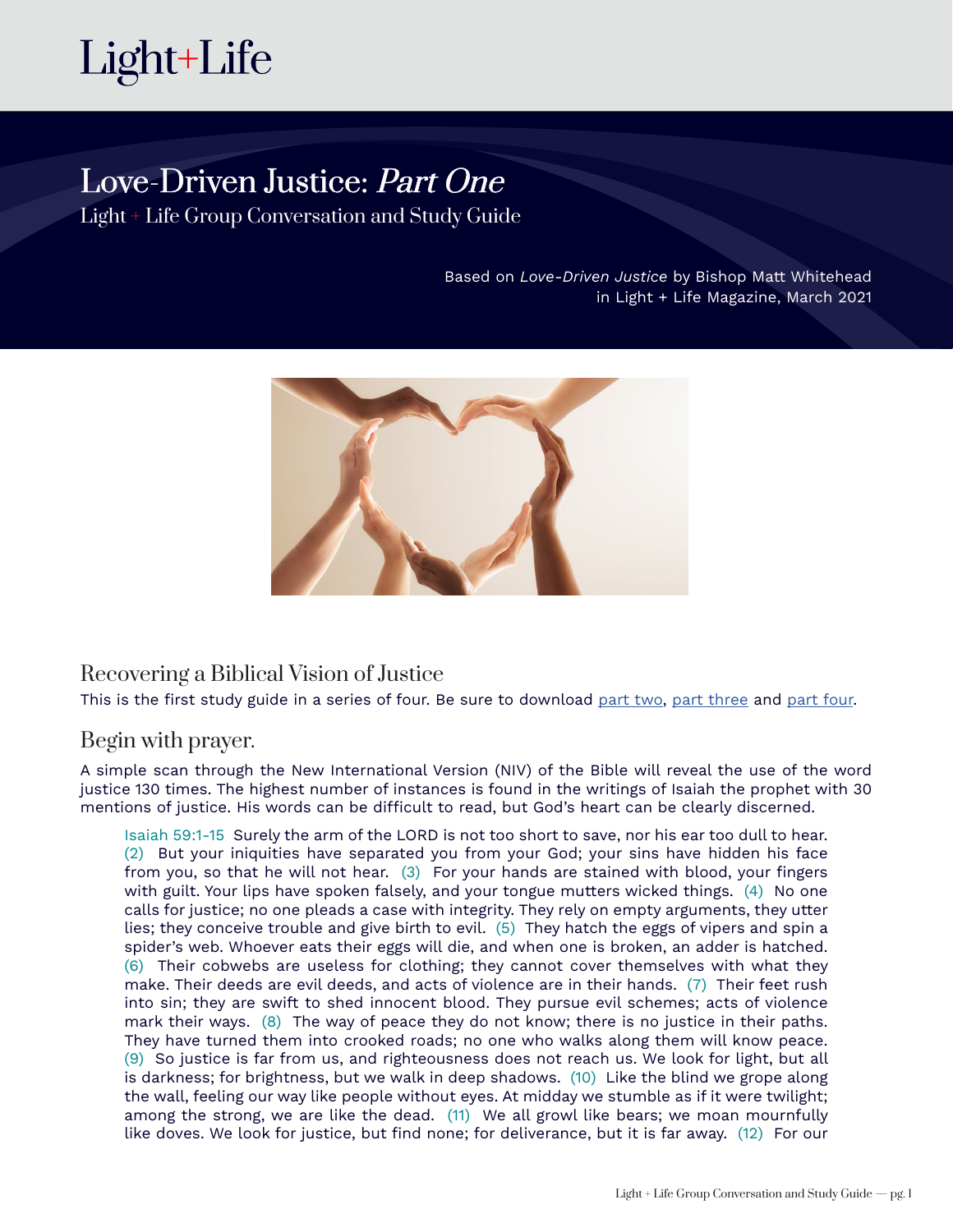offenses are many in your sight, and our sins testify against us. Our offenses are ever with us, and we acknowledge our iniquities: (13) rebellion and treachery against the LORD, turning our backs on our God, inciting revolt and oppression, uttering lies our hearts have conceived. (14) So justice is driven back, and righteousness stands at a distance; truth has stumbled in the streets, honesty cannot enter. (15) Truth is nowhere to be found, and whoever shuns evil becomes a prey. The LORD looked and was displeased that there was no justice.

Isaiah uses many descriptive words to describe the people of Israel due to their lack of justice and righteousness. List some of them here:

Let's hear from Bishop Matt Whitehead:

### Justice is a Bible Word.

Justice is a pervasive biblical theme that is often paired with righteousness. The Old Testament prophets cry out on behalf of a just and righteous God who demands justice and righteousness in His people. The Hebrew word for justice, *mishpat,* has in its root the concepts of fairness and equity for all, particularly the disadvantaged. So, when judges exercise justice, they don't take bribes or treat the rich better than they treat the poor. The Hebrew word for righteousness, *tzadeqah,* means living in a right relationship, treating everyone with fairness, generosity, and equity. In his book "Generous Justice," Tim Keller calls *tzadeqah* (righteousness) "primary justice." It is "behavior, that if it was prevalent in the world, would render rectifying justice *(mishpat)*  unnecessary, because everyone would be living in right relationship to everyone else."

Jesus' primary objective was not to establish a better society and thereby to accomplish deeper spirituality. He brought *heaven* to earth, thereby releasing deliverance, freedom, salvation, holiness, justice, and true righteousness. As His disciples, Jesus calls us to do the same. Our spiritual forefathers, John and Charles Wesley, proved that holiness contained the power that transformed 18th century England as converted people radically benefited the world around them.

Describe in your own words, what fairness and equity mean to you.

Why do you think justice is so important to God?

Is the idea that justice is a Bible word – and so near to the heart of God – new to you?

How does this definition change, enhance or clarify any thoughts you've had concerning holiness?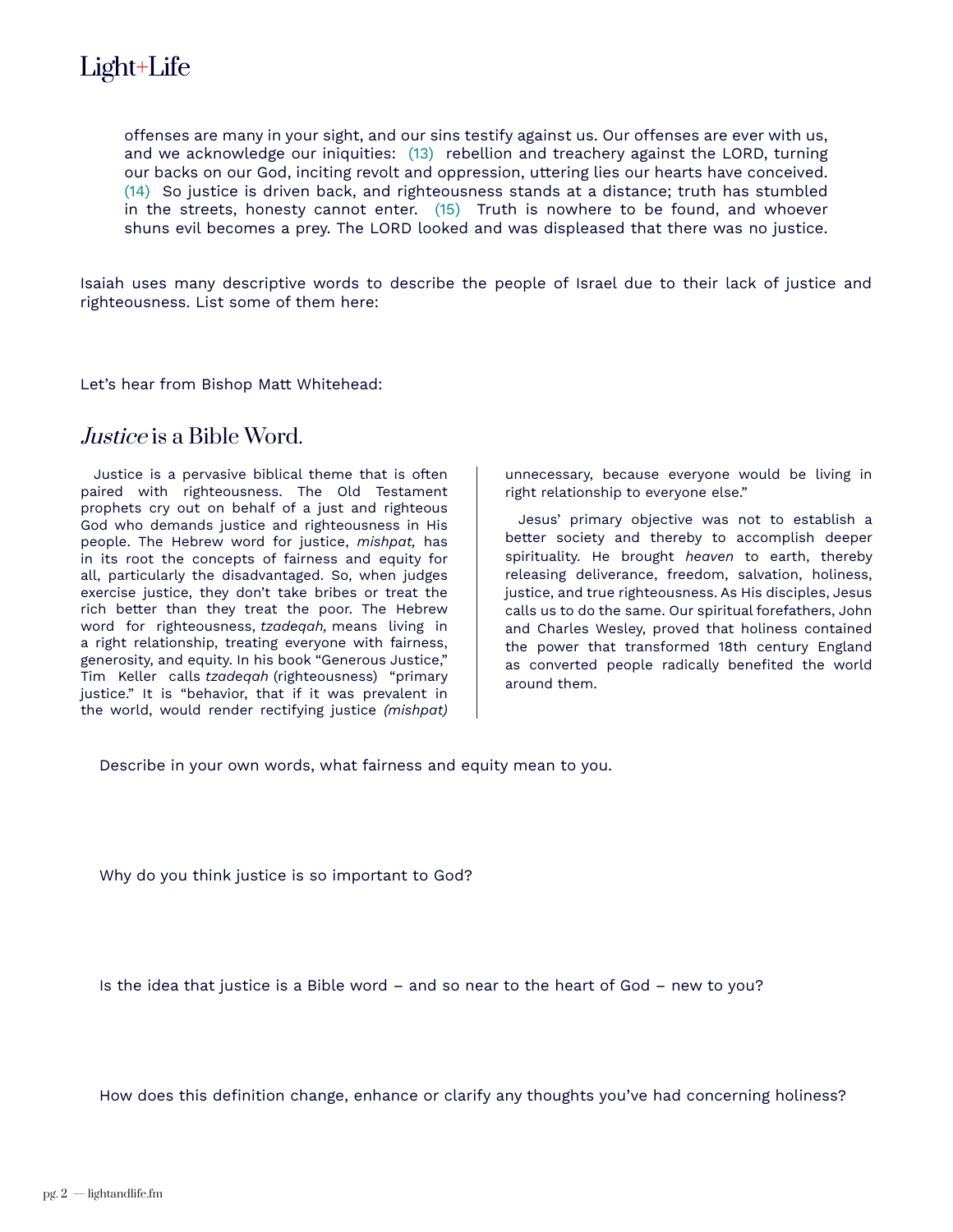# Biblical Justice vs. Social Justice

You might equate *biblical justice* with current *social justice* movements. Has that been your experience? Bishop Matt offers this comparison:

Christine Erickson, the director of the OneLess ministry for children at risk, [notes,](https://sharedhope.org/2018/06/04/biblical-justice-and-social-justice/) "In contrast to social justice, which focuses on a temporal view of addressing injustices in society, biblical justice starts with the eternal in mind. It starts by seeing people as God sees them — recognizing that we are all created in the image of God. And it is incumbent upon Christfollowers to pursue physical and spiritual freedom for the oppressed so others can also become what God created them to be. If we have experienced freedom, how can we not pursue freedom on behalf of others?"

Honestly consider for a moment the starting point of biblical justice as described by Christine Erickson – that it begins with the eternal in mind. Do people see others as equals? Why or why not? What is at work in biases we have against others?

Erickson continues that "it is incumbent upon Christ-followers to pursue physical and spiritual freedom for the oppressed…" Do most Christians tend to pursue righteousness for others or wait for them to come and ask? Why?

What might it take to become a people that pursue justice for those who simply cannot find their way to freedom for whatever reason(s), physical or spiritual?

#### Evangelism with Compassionate Action.

We'll conclude this first part of four in this series with a look into various passages of Scripture. First, read this final segment from Bishop Matt, then read the Scriptures. For each one, write down any observations that jump out of the verse to you (key words, phrases, things that touch your heart) and then consider how they apply to our lives today.

Biblical, *Love-Driven Justice* is the conjoining of evangelism and compassionate action. They are not mutually exclusive. As God moves toward us in compassion and mercy, we are transformed by His love and then find ourselves driven toward those on the margins of society. Jesus got up-close-and-personal with the marginalized, and there He demonstrated His grace, love, and mercy. In His going, Jesus preached the good news to all. He surprised many with His inclusion of the outcast, equitable treatment of the lowest and least, welcoming strangers, and embracing the "unclean." To love from a distance is not in keeping

with the character of Jesus. *Love-Driven Justice* is centered in Christlikeness and His clear example in the Scriptures. For us, His disciples, the implication is clear: we should mirror Christ's method and message in our world today.

The Scriptures are full of references to God's preference for the poor and God's heart for justice and righteousness. There's not enough space to list every reference but look at this sampling from God's Word: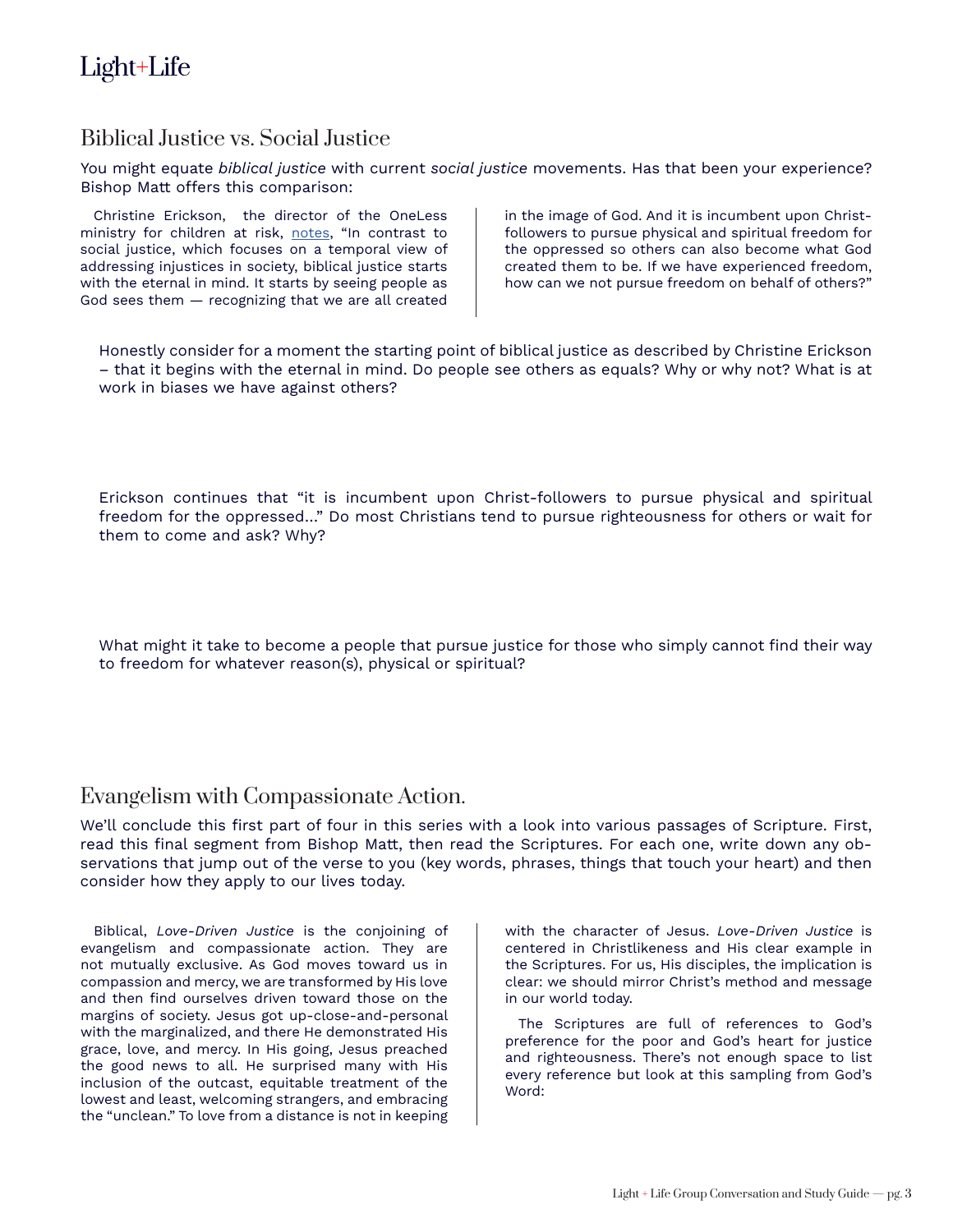

#### *As to Foreigners:*

*When a foreigner resides among you in your land, do not mistreat them. The foreigner residing among you must be treated as your native-born. Love them as yourself, for you were foreigners in Egypt. I am the Lord your God. (Leviticus 19:33–34)*

Observations:

How can this be applied to our lives today? What is God asking of us?

#### *As to the Weak, Fatherless, Poor, Oppressed:*

*Defend the weak and the fatherless; uphold the cause of the poor and the oppressed. (Psalm 82:3)* Observations:

How can this be applied to our lives today? What is God asking of us?

#### *As to Our Obligation to Fairness and Equitable Treatment of Others:*

*Speak up and judge fairly; defend the rights of the poor and needy. (Proverbs 31:9)*

Observations:

How can this be applied to our lives today? What is God asking of us?

#### *As to Defending the Oppressed:*

*Learn to do right; seek justice. Defend the oppressed. Take up the cause of the fatherless; plead the case of the widow. (Isaiah 1:17)*

Observations:

How can this be applied to our lives today? What is God asking of us?

#### *As to Our Commitment to Be Merciful and Compassionate:*

*This is what the Lord Almighty said: "Administer true justice; show mercy and compassion to one another. Do not oppress the widow or the fatherless, the foreigner or the poor. Do not plot evil against each other." (Zechariah 7:9–10)*

Observations:

How can this be applied to our lives today? What is God asking of us?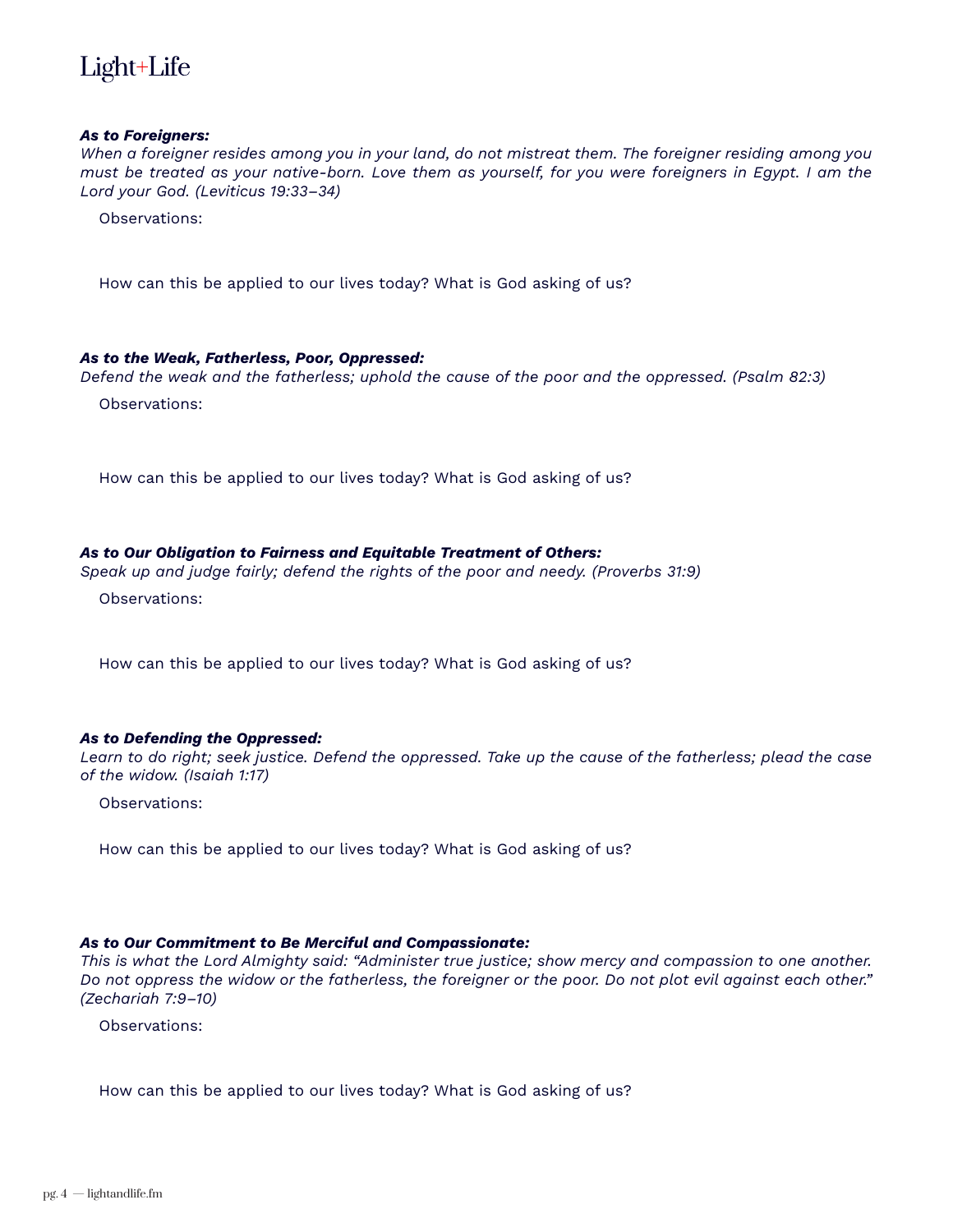

#### *As to Our Call to Mirror God's Holiness, Righteousness and Justice:*

*He has shown you, O mortal, what is good. And what does the Lord require of you? To act justly and to love mercy and to walk humbly with your God. (Micah 6:8)*

Observations:

How can this be applied to our lives today? What is God asking of us?

#### *As to Religion That Is Acceptable to the Father:*

*Religion that God our Father accepts as pure and faultless is this: to look after orphans and widows in their distress and to keep oneself from being polluted by the world. (James 1:27)*

Observations:

How can this be applied to our lives today? What is God asking of us?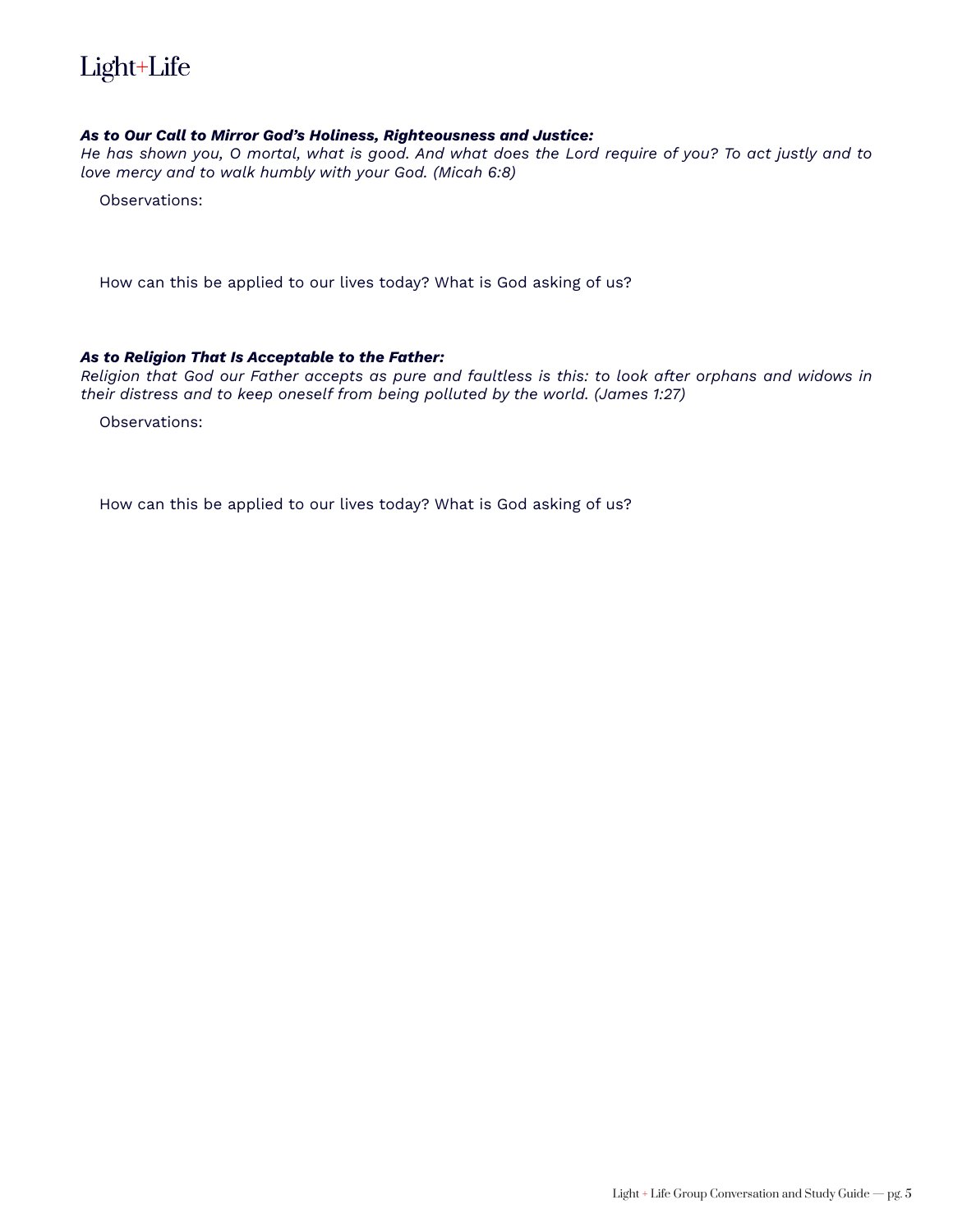# Love-Driven Justice: Part Two

Light + Life Group Conversation and Study Guide

Based on *Love-Driven Justice* by Bishop Matt Whitehead in Light + Life Magazine, March 2021



Recommitting ourselves to model Jesus' love-driven way

This is the second study guide in a series of four. Be sure to download [part o](http://lightandlife.fm/wp-content/uploads/2021/02/Part-1_Love-Driven-Justice_Light-and-Life-Group-Study-Guide.pdf)ne, [part three](http://lightandlife.fm/wp-content/uploads/2021/02/Part-3_Love-Driven-Justice_Light-and-Life-Group-Study-Guide.pdf) and [part four.](http://lightandlife.fm/wp-content/uploads/2021/02/Part-4_Love-Driven-Justice_Light-and-Life-Group-Study-Guide-2.pdf)

The values of *The Free Methodist Way* include *Love-Driven Justice.* Bishop Matt Whitehead, in this second in a series of four Light + Life Study Guides, focuses on our need to recommit ourselves to love others as Jesus loves them – and *us.*

### Begin with prayer.

A simple scan through the New International Version (NIV) of the Bible will reveal the use of the word justice 130 times. The highest number of instances is found in the writings of Isaiah the prophet with 30 mentions of justice. His words can be difficult to read, but God's heart can be clearly discerned.

*"People blindness."* That's what Dr. Delia Nüesch-Olver called us to recognize in a Light + Life magazine article from March 1997:

In America we don't like to talk about issues of race or class, but there is an epidemic of people blindness. We need to learn to see the uniqueness of different people groups and use different methods and styles to reach different people. It takes effort to connect with people who are different from ourselves. But if we don't do that, in reality we are saying that everybody needs to be like us, to do things our way if they want to find Jesus Christ in the Free Methodist Church. If we want to be like Jesus we need to take part in restoring sight and vision to those who have people blindness — helping them to see those people

groups that are ignored in the past because of their accents, traditions, skin color or economic status.

Nearly 24 years later, her message is equally as compelling. We need fresh, loving eyes that see opportunities for gospel transformation among the many people groups that God has brought to live among us.

In a proper understanding of Love-Driven Justice, modeling Jesus focuses on the recipients of the gospel proclamation: the poor, the prisoners, the disabled, and the oppressed. Remember, it was in the synagogue in Nazareth that Jesus quoted Isaiah to announce His mission and who was to receive His good news: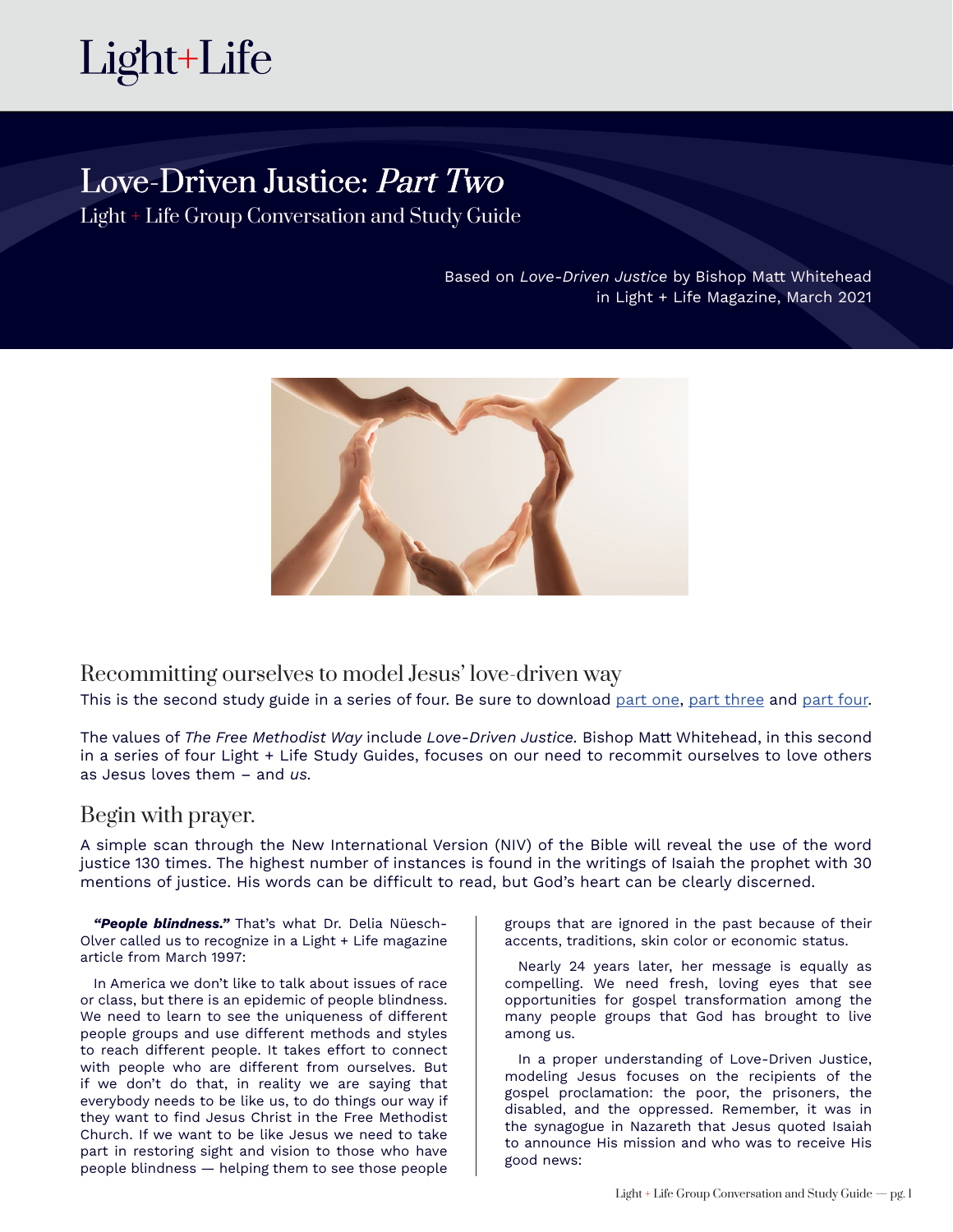*The Spirit of the Lord is on me, because he has anointed me to proclaim good news to the poor. He has sent me to proclaim freedom for the prisoners and recovery of sight for the blind, to set the oppressed free, to proclaim the year of the Lord's favor. (Luke 4:18–19)*

This declared prophecy was Jesus' commission from the Father, His assignment to His disciples – which extends to us. These are our marching orders, and holy love is the cadence to which we march.

Additionally, in Matthew 25:31–46, Jesus challenges us with a vivid reminder that our judgment hinges on how we treat those in need. Using the imagery of sheep and goats, Jesus makes the startling statement that as we minister to those in need, we are ministering to Him!

Dr. Nüesch-Olver begins this portion of the article with discussing "people blindness." To what degree are we *people blind?* Who do we pay particular attention to and who would we rather ignore? Why is this?

Consider for a moment that Jesus overlooked us. That we, somehow, were left out — not befriended by Him, loved by Him, or seen by Him? Can you even dream of such a thing? If Jesus is not blind to our needs, why are we, who call Jesus Savior and Lord, quite blind to the needs of others?

What is broken in us that we can ignore brokenness in others? What can we do about that?

Bishop Matt mentions Matthew 25:31–46. Let's read it together and respond to this gospel reading:

Matthew 25:31-46 "When the Son of Man comes in his glory, and all the angels with him, he will sit on his glorious throne. (32) All the nations will be gathered before him, and he will separate the people one from another as a shepherd separates the sheep from the goats. (33) He will put the sheep on his right and the goats on his left. (34) "Then the King will say to those on his right, 'Come, you who are blessed by my Father; take your inheritance, the kingdom prepared for you since the creation of the world. (35) For I was hungry and you gave me something to eat, I was thirsty and you gave me something to drink, I was a stranger and you invited me in, (36) I needed clothes and you clothed me, I was sick and you looked after me, I was in prison and you came to visit me.' (37) "Then the righteous will answer him, 'Lord, when did we see you hungry and feed you, or thirsty and give you something to drink? (38) When did we see you a stranger and invite you in, or needing clothes and clothe you? (39) When did we see you sick or in prison and go to visit you?' (40) "The King will reply, 'Truly I tell you, whatever you did for one of the least of these brothers and sisters of mine, you did for me.' (41) "Then he will say to those on his left, 'Depart from me, you who are cursed, into the eternal fire prepared for the devil and his angels. (42) For I was hungry and you gave me nothing to eat, I was thirsty and you gave me nothing to drink, (43) I was a stranger and you did not invite me in, I needed clothes and you did not clothe me, I was sick and in prison and you did not look after me.' (44) "They also will answer, 'Lord, when did we see you hungry or thirsty or a stranger or needing clothes or sick or in prison, and did not help you?' (45) "He will reply, 'Truly I tell you, whatever you did not do for one of the least of these, you did not do for me.' (46) "Then they will go away to eternal punishment, but the righteous to eternal life."

What acts of ministry did the sheep (those on the right hand of Jesus) do? (See v.35–36.)

How would you feel if someone ignored, snubbed, or harmed  $-$  physically or verbally  $-$  your spouse? Your child(ren)? Would you take it personally? Why?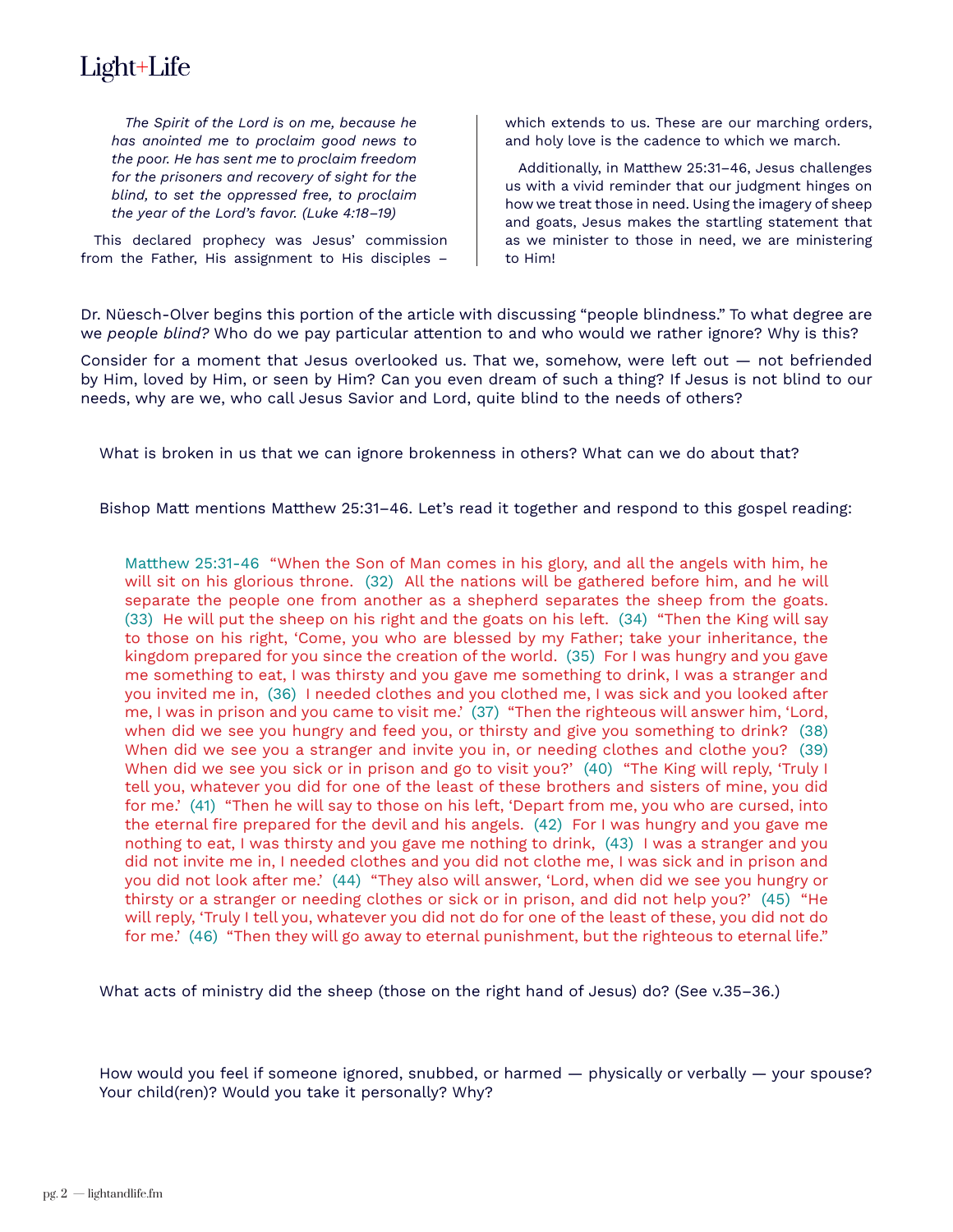Why does Jesus seem to take it personally when the "least of these brothers and sisters of mine" are ignored? (See v.41.)

One of the most striking comparisons in this passage is the reactions of the two people groups. Those on Jesus' right hand act as if they are undeserving of such a reward! They are humble and can't recall when they "fed," "clothed," or "invited" Jesus in. In contrast, those on Jesus' left try to justify themselves. They are aghast that Jesus is condemning them! They seem to have no idea why or to what they are being held accountable.

What drove those on Jesus' right hand to minister so humbly to the least?

What drove those on Jesus' left hand to ignore the least?

# Selective Neighboring

If that weren't enough, Jesus says this in His Sermon on the Mount:

*"You have heard that it was said, 'Love your neighbor and hate your enemy.' But I tell you, love your enemies and pray for those who persecute you, that you may be children of your Father in heaven. He causes his sun to rise on the evil and the good, and sends rain on the righteous and the unrighteous. If you love those who love you, what reward will you get? Are not even the tax collectors doing that? And if you greet only your own people, what are you doing more than others? Do not even pagans do that? Be perfect, therefore, as your heavenly Father is perfect" (Matthew 5:43–48).*

The people of Jesus' day talked themselves into selective neighboring by misinterpreting Scripture, which led to the self-justified hatred of "outsiders" (non-Jews). The Word of God said "love your neighbor" (Leviticus 19:18) but never said to hate one's enemy. That was a human add-on. We cannot hide any longer behind false smoke screens of misinterpretation of Scripture, believing that we are somehow selfjustified by our inequitable treatment of others through selective neighboring.

Jesus must be our primary source of interpreting what the Scriptures ask of us.

Consider for a moment that we may misinterpret Scripture to justify our in-action to pursue lovedriven justice for the least of these. Do you believe we have done so? How? Can you think of an example?

What kinds of things can we do  $-$  individually and collectively  $-$  to act more and more lovingly to the *least of these* in our own neighborhoods?

Close in prayer.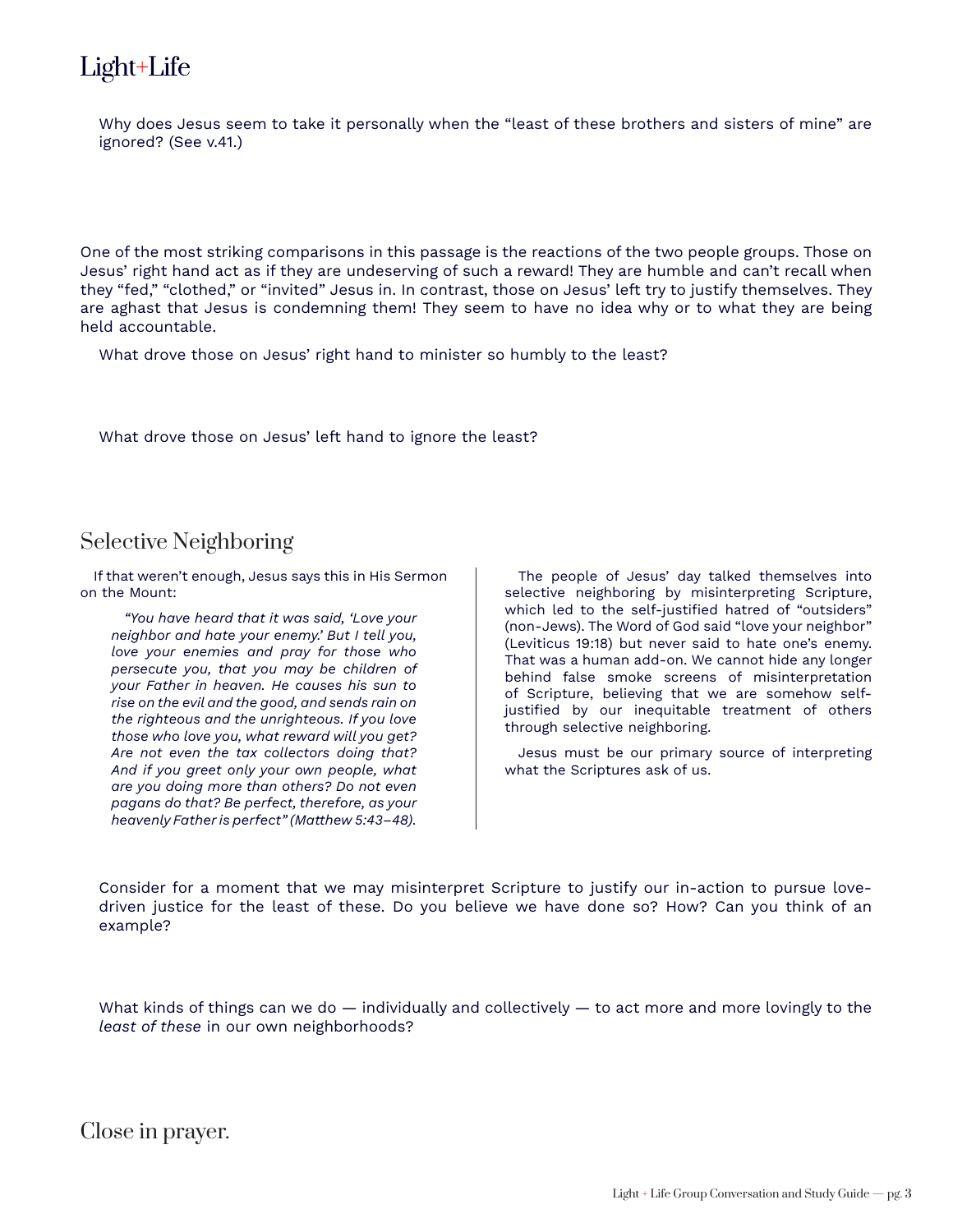

# Love-Driven Justice: Part Three

Light + Life Group Conversation and Study Guide

Based on *Love-Driven Justice* by Bishop Matt Whitehead in Light + Life Magazine, March 2021



# Rebooting Our Thinking About Equity

This is the third study guide in a series of four. Be sure to download [part](http://lightandlife.fm/wp-content/uploads/2021/02/Part-1_Love-Driven-Justice_Light-and-Life-Group-Study-Guide.pdf) one, [part](http://lightandlife.fm/wp-content/uploads/2021/02/Part-2_Love-Driven-Justice_Light-and-Life-Group-Study-Guide.pdf) two and [part four](http://lightandlife.fm/wp-content/uploads/2021/02/Part-4_Love-Driven-Justice_Light-and-Life-Group-Study-Guide-2.pdf).

This is the third study guide in a series of four. Be sure to download part one, part two, and part four. Equity is a loaded and emotionally charged word for many today. In his article, Bishop Matt Whitehead invited us to reboot our thinking regarding this word. To do so, we should be encouraged to set aside our preconceived notions or thoughts, and humbly enter into this conversation.

### Begin with prayer.

*Love-Driven Justice* is active, not passive movement, not stagnation. Progress on societal issues of equity for people of color since our founding in 1860 does not mean our work is *finished.* In the same way, even though B.T. Roberts wrote "Ordaining [Women"](https://freemethodistbooks.com/product/ordaining-women-biblical-and-historical-insights) in 1891, that doesn't indicate we have arrived at a place of real equity for women. Just because our social structures are far different than millennia ago when prophets wrote does not change the meaning of "foreigners." Our work is not finished.

Bishop Matt begins with the reminder that "our work is not finished." As you read this part of his article, what work is he referring to? Write your thoughts here:

Particularly, three people groups are mentioned: People of color, women, and foreigners. Considering that we are discussing how to reboot our thinking about equity, discuss with your group your thoughts about each people group, and whether or not they are treated with equity compared to their counterparts in our society today, and the basis for your answers.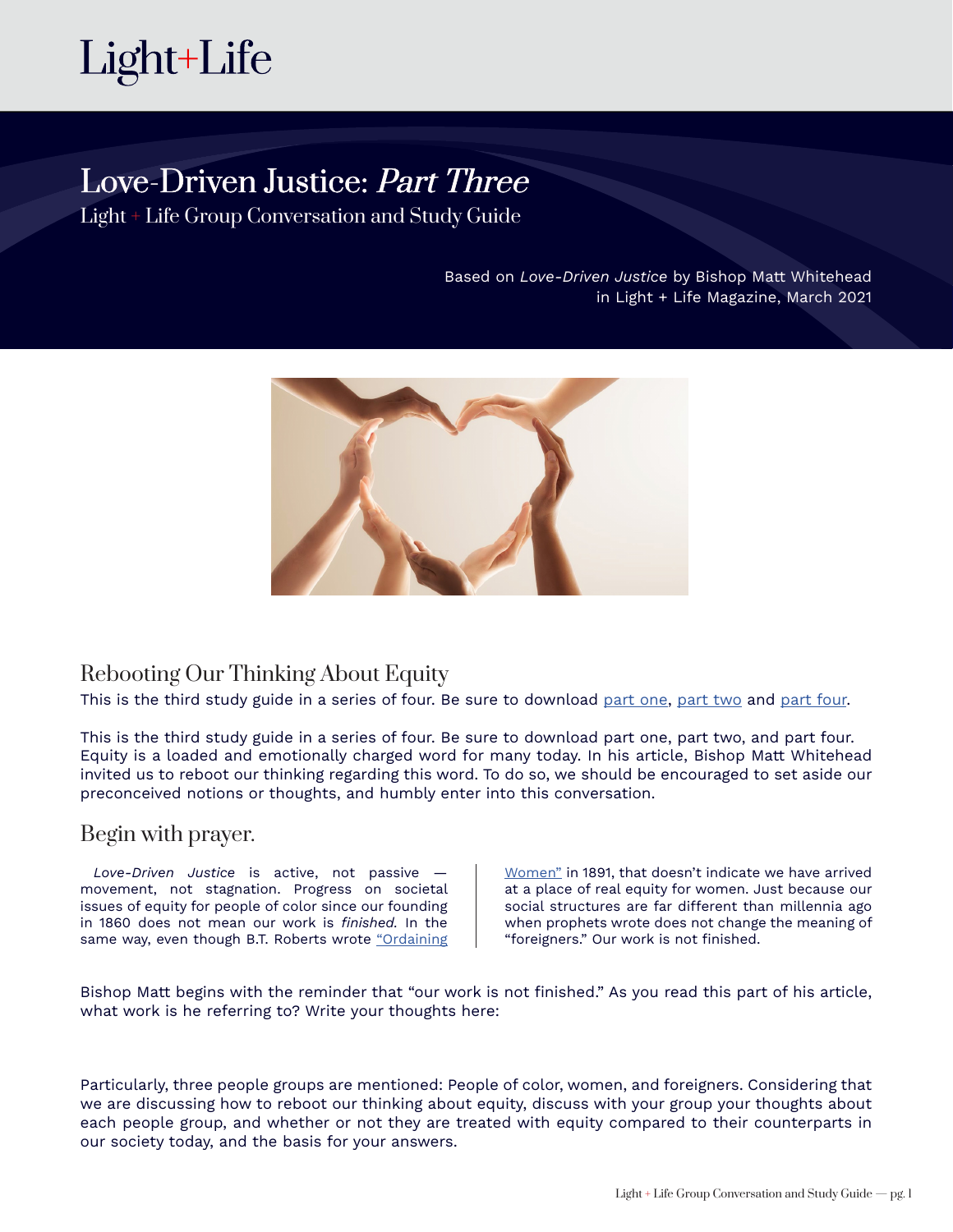- 1. People of Color vs. White People. (It will be particularly helpful for people of color in your group to give their insights and be heard.)
- 2. Women vs. Men. (It will be particularly helpful for women in your group to give their insights and be heard.)
- 3. Foreigners vs. Citizens. (It will be particularly helpful for any foreign nationals, here on a visa, to give their insights and be heard.)

Bishop Matt reminds us that "Love-Driven Justice is active, not passive — movement, not stagnation." How can we be a people actively moving in the direction of equity for all people?

### A Story About Our Founder.

Roberts saw the egregious discrimination against non-whites (African Americans and Native Americans), which disturbed him deeply. In his definitive work on B.T. and Ellen Roberts, "Populist Saints," Dr. Howard Snyder tells a story reported by B.T. Roberts' son, Benson, providing insight into the character of his father:

*Roberts was traveling by train, as he frequently did. At one stop a group of about 10 well-dressed young African Americans boarded the train and entered his car. One of the passengers was incensed to see these black youth and insisted the conductor put them in second class.* 

*"They have first class tickets," the conductor explained.* 

*The passenger grew irate and said he shouldn't have to ride with [expletive deleted]. At this point Roberts intervened, defending* 

*the young men and women. He "urged their cause convincingly, as he well could do," Benson wrote. The youth took their seats, and the train went on.* 

*When the train reached their stop, the youth gathered around Roberts and ... sang him "a most beautiful song" — a private concert. Roberts learned that these young men and women were the famed Jubilee Singers from Fisk University in Nashville, Tennessee.*

It would be unthinkable to deny a person of color a seat today on a train, bus, or plane. But though we may agree on that singular point, we are still divided over other matters of equity. Today, we engage more insidious forms of "selective seating" where people of color are not offered opportunities to lead, given equal opportunity to share their insights, or treated with the same dignity offered to whites. Inequity is alive and well.

Roberts lived in a different day where slavery was still a daily reality. Although that is not the case today, what do you make of Bishop Matt's statement that we "engage in more insidious forms of 'selective seating'"?

Do you agree or disagree that inequity is "alive and well"? Why?

Psalms 9:8 He rules the world in righteousness and judges the peoples with equity.

We read in this verse that God is a righteous judge. Are you glad that He judges you fairly and in light of His grace? Write down all the reasons you are grateful for God's equitable judgment and righteousness.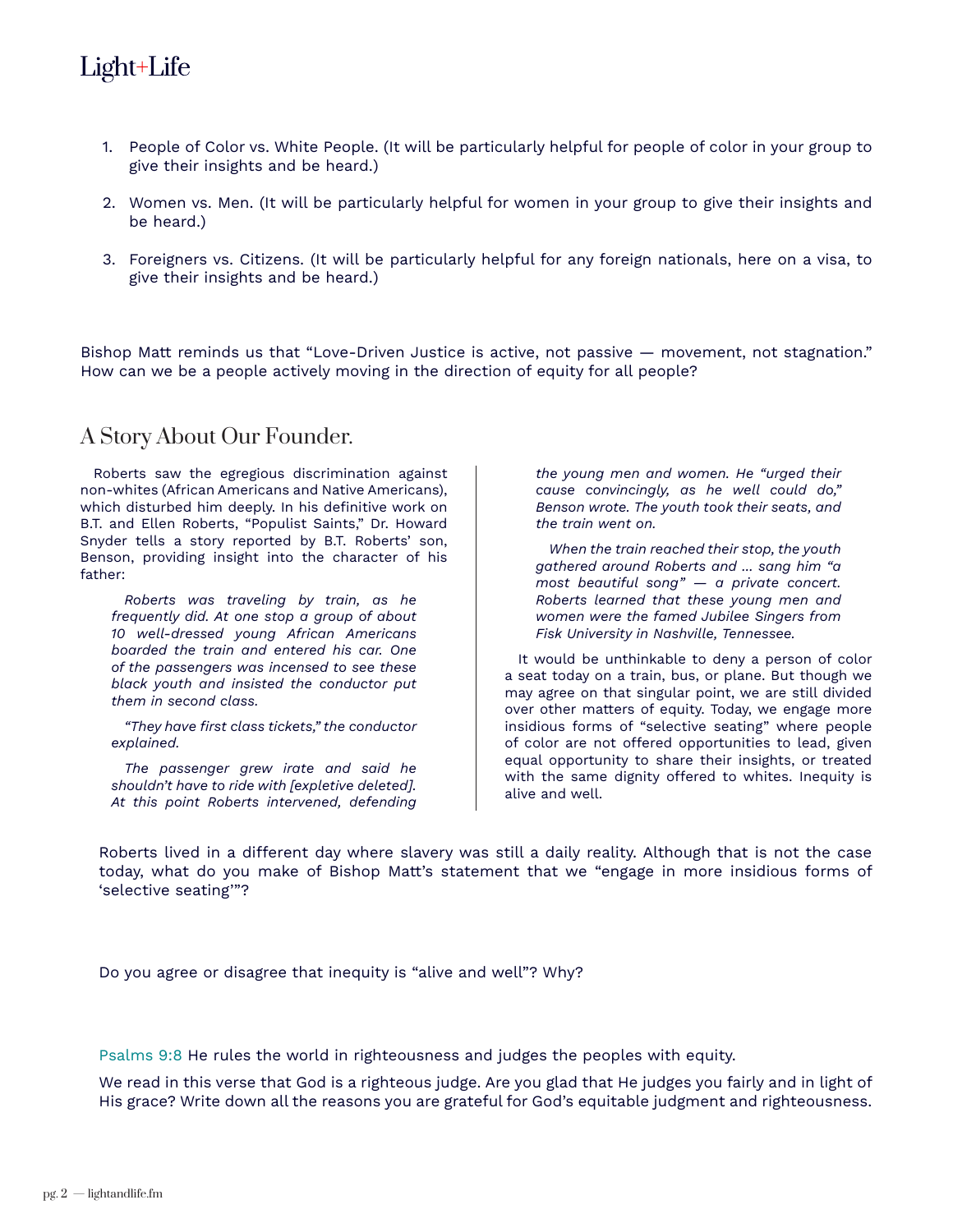Micah 6:8 He has shown you, O mortal, what is good. And what does the LORD require of you? To act justly and to love mercy and to walk humbly with your God.

In contrast, we see in Micah 6:8 that God asks us to be people of mercy, justice and humility. Equity is certainly a part of that equation. Why does God ask us to treat one another in this way?

Silence in the face of inequity was not B.T. Roberts' way, and it is not *The Free Methodist Way.* L*ove-Driven Justice* positions itself in places where false accusation, inequitable treatment, unjust and oppressive systems, and active, unjustifiable harm to others do their evil work. *Love-Driven Justice* speaks for the voiceless unborn, the trafficked, and those

physically abused behind closed doors. *Love-Driven Justice* advocates, gets involved, and speaks up. Honestly, we are not yet fully awakened to biblical justice, mercy, and truth in our church, and we must search our hearts to see our barriers to equity and tear them down.

# Equity Is a Sign of Spiritual Awakening.

Today, there is a movement — numerous church and para-church groups asking God to bring spiritual renewal and awakening. This is a wonderful thing! Consider for a moment the bold title above: "Equity Is a Sign of Spiritual Awakening." Do you agree? Why or why not?

In what ways can the church speak up today, like B.T. Roberts did so long ago? Why might we be hesitant to do so?

Close in prayer.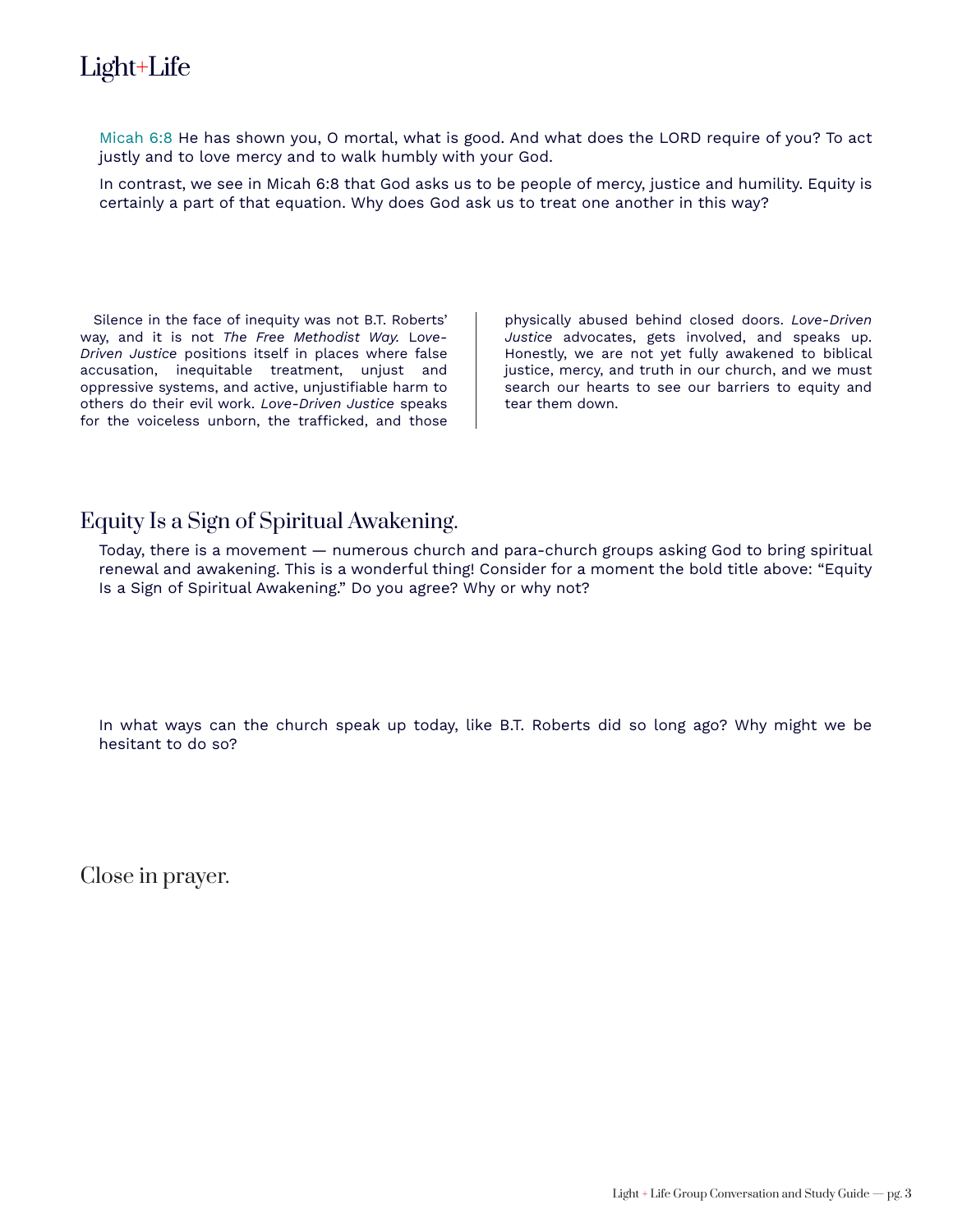

# Love-Driven Justice: Part Four

Light + Life Group Conversation and Study Guide

Based on *Love-Driven Justice* by Bishop Matt Whitehead in Light + Life Magazine, March 2021



### Revisioning Our Future

This is the fourth study guide in a series of four. Be sure to download [part](http://lightandlife.fm/wp-content/uploads/2021/02/Part-1_Love-Driven-Justice_Light-and-Life-Group-Study-Guide.pdf) one, [part](http://lightandlife.fm/wp-content/uploads/2021/02/Part-2_Love-Driven-Justice_Light-and-Life-Group-Study-Guide.pdf) two and [part t](http://lightandlife.fm/wp-content/uploads/2021/02/Part-3_Love-Driven-Justice_Light-and-Life-Group-Study-Guide.pdf)hree.

When nothing changes, nothing changes. For those in our society who have distinct advantages over others, same might be just fine. However, same for others means continued poverty, oppression or disadvantage in a number of ways.

In this fourth and final study guide, you'll be asked to engage a great deal in prayer. These times and seasons of prayer are guided and will ask you to focus on particular needs in your own community wherever you may be.

### Begin with prayer.

And now, let's read the final segment of Bishop Matt Whitehead's article.

*Where there is no revelation, people cast off restraint; but blessed is the one who heeds wisdom's instruction. (Proverbs 29:18)*

Vision comes from God and unifies the people of God. Perhaps one indicator of disunity is that we have, in many ways, cast off the restraint that prophetic vision gives us. I, along with Bishop Linda and Bishop Keith, am committed to casting God's vision.

Wherever you find yourself on the social or political spectrum we're asking you to consider recasting your theology — realizing that justice is a biblical issue birthed in the heart of God. We call you to recommit your life to modeling Jesus' Love-Driven ways knowing that Christ in you is the hope of glory for the poor, oppressed, widow, fatherless, foreigner, and orphan. And finally, we implore you to rethink your understanding of equity. Equitable treatment of all people is God's way of justice, driven by holy love.

Joshua stood before the people of Israel and said, "Choose for yourselves this day whom you will serve. ... But as for me and my household, we will serve the Lord" (Joshua 24:15). Friends, what will *we* choose collectively as a family of Christ's disciples? As for your Board of Bishops, we are committed to serving the Lord through *Love-Driven Justice.*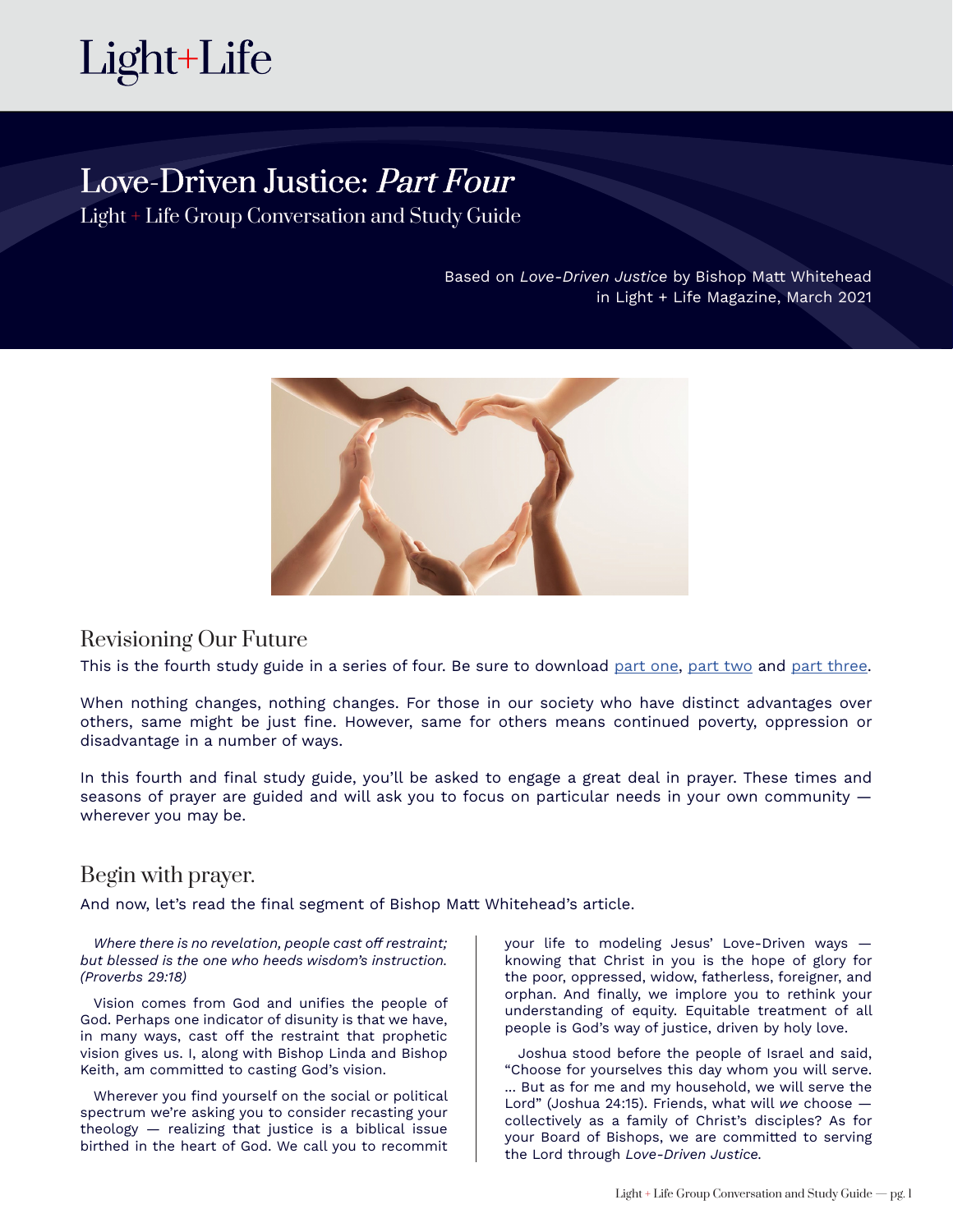Re-read Proverbs 29:18. In all our conversations throughout these four study guides regarding love-driven justice, what role do you believe revelation from God will help us?

How do you see we, God's people, "casting off restraint" when God's vision is not before us?

Through these studies, what has changed about your thinking or understanding regarding justice, equity and love?

# A Time of Guided Prayer for Love-Driven Justice

Thinking of the deep needs in your community or region where injustice and inequity is an issue, list below what you believe are the top four needs that need God's intervention and mercy:

1.

2.

3.

4.